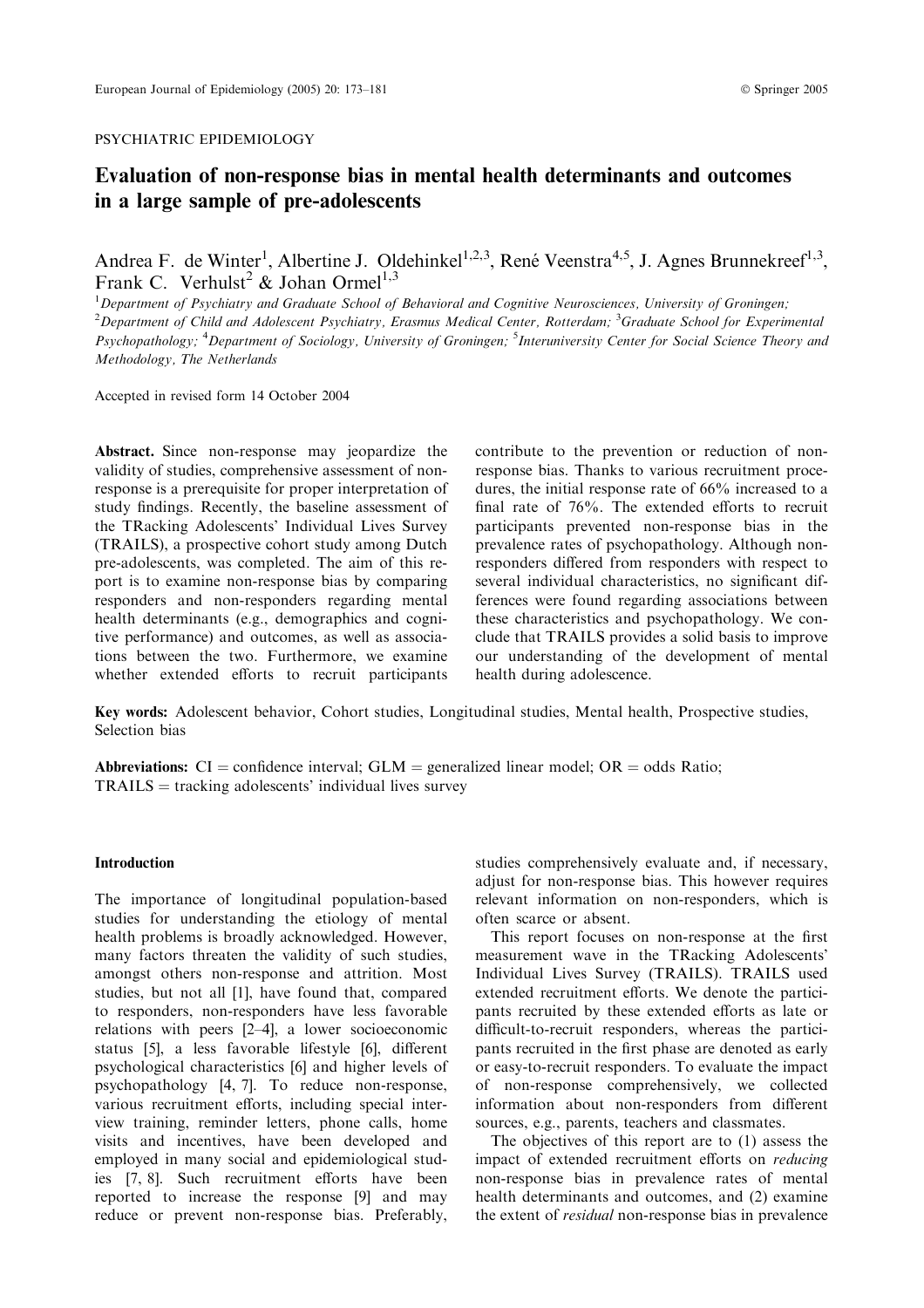rates and determinant-outcome associations, i.e. does non-response bias still occur between responders including those recruited with the extended efforts versus definite non-responders. Both questions are important. Extended recruitment efforts can be very costly, hence quantifying their impact on survey estimates will permit cost-benefit considerations; and insight in residual non-response bias will help to evaluate the validity of the current and future TRAILS results.

## Methods

## Study design

The TRacking Adolescents' Individual Lives Survey (TRAILS), a prospective cohort study among Dutch pre-adolescents, was developed by a consortium of investigators from different institutions and universities in The Netherlands. The main objective of the TRAILS consortium is to contribute to the understanding of the development of psychopathology, as well as the underlying etiological mechanisms. TRAILS is a multidisciplinary study with data on various domains of determinants and outcomes collected in multiple sources (child, parent, teacher and classmates) with multiple methods (self-report measures, face-to-face interviews, (neuro)cognitive tests, and biological measures). Since the incidence of emotional and behavioral problems increases substantially in adolescence, TRAILS follows preadolescents (age 10–12) until the age of 24 with biennial assessments. This report is based on data collected during the first measurement wave, which

ran from March 2001 through July 2002. The survey was approved by the national ethical committee 'Centrale Commissie Mensgebonden Onderzoek'. Informed consent was obtained of all parents after the nature of the study had been fully explained. More details on the objectives, design, assessments and quality assurance measures can be sent upon request.

## Sampling procedures

The sample selection involved two successive stages, summarized in Figure 1. First, to select the target sample of pre-adolescents, five municipalities in the North of The Netherlands were requested to provide information from the community registers (i.e., name, date of birth, gender, and address) of all inhabitants born between 10-01-1989 and 09-30-1990 (Groningen, Leeuwarden) and between 10-01-1990 and 09-30-1991 (Assen, Dantumadeel, Winschoten). Subsequently, all primary schools ( $n = 135$ ), including schools for special education, received a letter accompanied by detailed information about the goals, design and practical procedures of TRAILS. School participation was a prerequisite for eligible children and their parents to be approached. A total of 13 primary schools (9.6% of the primary schools) refused to participate, resulting in the exclusion of 338 children of the population of 3483 children.

Second, to recruit the children and their parents, parents or guardians received a short and personally signed introduction letter accompanied by two visually attractive and pleasantly readable information brochures, one for themselves and one for their children. The letter and brochures were meant to inform



Figure 1. Sampling procedures.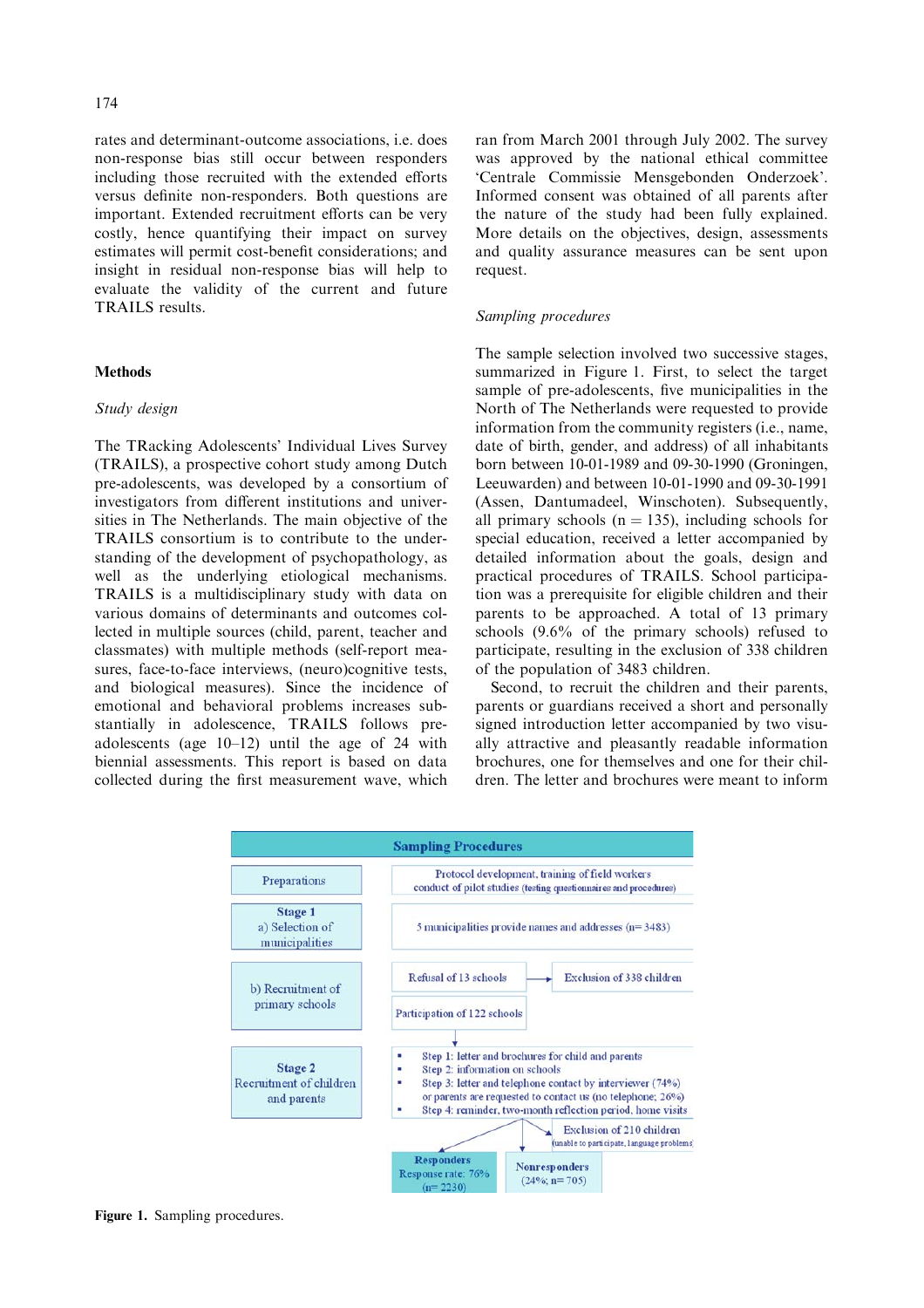the potential participants about the study goals, selection procedure, confidentiality, and measures administered during the baseline measurement. Approximately 1 week later, a TRAILS staff member visited the schools to tell eligible children about the study. Shortly thereafter, an interviewer, already announced in the introduction letter, contacted parents by telephone. All interviewers were carefully selected and received a training course tailored to the purpose of their task. Interviewers made phone calls at different times of the day and on days of the week, in order to maximize probability of contact. Parents who refused to participate were asked for permission to call back in about 2 months. This two-month-reflection period was used to minimize the number of refusals due to temporary reasons. Dependent on the reasons of refusal, the same interviewer or one of the staff members contacted the parents again after 2 months. Parents with an unlisted telephone number were requested to contact us and pass on their number. If they reacted neither to the introduction letter, nor to a reminder letter sent a few weeks later, a staff member or experienced interviewer paid a personal visit to their house. After two home visits without contact, a letter was left with a reply card and a prepaid envelope. Children were excluded  $(n = 210)$  if they were incapable to participate due to severe mental retardation or a serious physical illness or handicap, or if no Dutch-speaking parent or parent surrogate was available. Turkish and Moroccan parents who were unable to speak Dutch were interviewed in their own language.

## Data collection and measures

To assess non-response bias, we categorized the eligible participants into three groups: (1) early responders (participation after the initial letter with or without reminder); (2) late responders (participation after 2-month reflection period, home visit or the

Table 1. Sources of information and available data

letter left after the second home visit without contact); and (3) non-responders (explicit refusal or no contact). Data used in this report come from four sources: community registers, parents, teachers and classmates. Table 1 presents the data available for each of these three groups.

Community registers – Information on gender and age was available for all (non)responders from the community registers.

Parent – Information on family composition and parental level of education was obtained during a comprehensive face-to-face interview with the responders and a short interview with the nonresponders.

Teacher – Both responders and non-responders were asked for permission to collect information from their child's teacher. The teacher questionnaire for (non)responders contained questions on cognitive performance and problem behaviors. We decided to collect teacher information on these variables rather than parental information, since parental information might be confounded by response status. Teachers' ratings of problem behaviors were obtained with the Teacher Checklist of Psychopathology, containing nine items with descriptions of problem behaviors: withdrawn, somatic complaints, anxious/depressed, social problems, thought problems, attention problems, activity/impulsivity, aggressive behavior, delinquent behavior; corresponding to the dimensions of the Teacher Report Form [10]. Response options for each description ranged from 0 'not applicable' to 4 'very clearly or frequently applicable'. A score for internalizing problems was calculated by averaging the scores for withdrawn, somatic complaints and anxious/depressed; a score for attention/hyperactivity problems was calculated by averaging the scores for attention problems and activity/impulsivity; and a score for externalizing problems by averaging the scores for aggressive behavior and delinquent behavior.

|                                                       |      | Early responders |     | Late responders | Early and late<br>responders |                 |     | Non-responders |
|-------------------------------------------------------|------|------------------|-----|-----------------|------------------------------|-----------------|-----|----------------|
| Sources of<br>information                             | No.  | $(\frac{0}{0})$  | No. | $(\frac{0}{0})$ | No.                          | $(\frac{0}{0})$ | No. | $(\%)$         |
| Community registers<br>Gender and age                 | 2085 | 100              | 145 | 100             | 2230                         | 100             | 705 | 100            |
| Parent<br>Family composition and<br>educational level | 2057 | 98.7             | 131 | 90.3            | 2188                         | 98.1            | 418 | 59.3           |
| Teacher                                               |      |                  |     |                 |                              |                 |     |                |
| Cognitive performance                                 | 1800 | 86.3             | 114 | 78.6            | 1914                         | 85.8            | 285 | 40.4           |
| Psychopathology                                       | 1809 | 86.8             | 116 | 80.0            | 1925                         | 86.3            | 287 | 40.7           |
| Classmates<br>Sociometric status                      | 970  | 46.5             | 48  | 33.1            | 1018                         | 45.7            | 232 | 32.9           |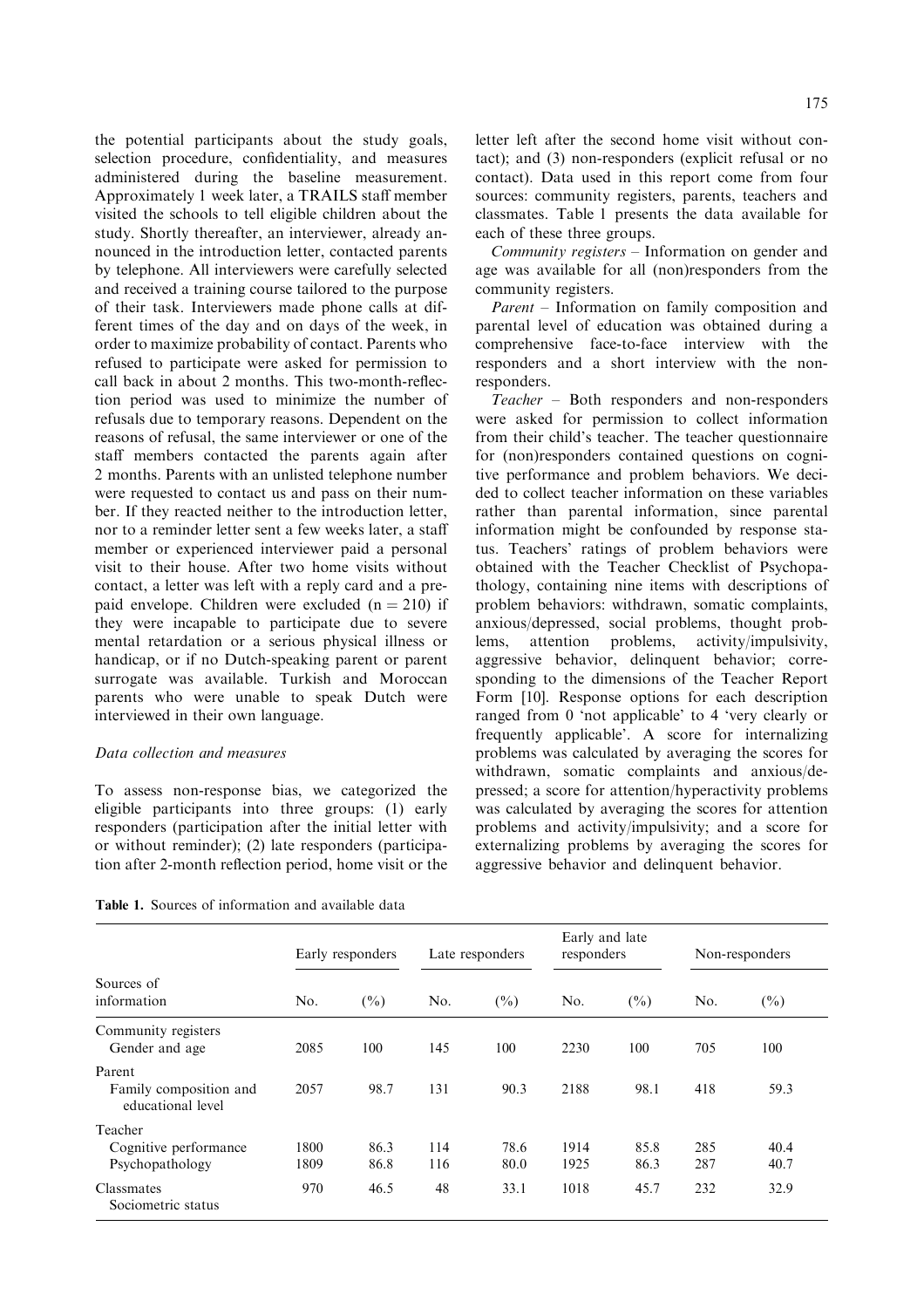Classmates – During the class administration of the self-report questionnaires, sociometric status of (non)responders was assessed by means of peer nominations. In classes with at least 10 participating children, children received a list of all classmates and were asked to indicate whom of the classmates they liked or disliked. We listed all classmates because, in agreement with the literature [4], we thought that removing the names of a small number of children without parental consent had greater potential to stigmatize those children than leaving their names on the list. Sociometric status was defined as being popular, average, controversial, rejected, or neglected [11]. Sociometric status was available for 84 non-responders with parental information and 148 non-responders without parental information.

#### Data analysis

The quality of the data was ascertained by monitoring reports (e.g. percentage of response, response realized by each interviewer, incomplete data), regular contacts with interviewers and quality control by staff members. All questionnaires were scanned into the computer, converted, verified and subsequently data were checked.

First, we compared the sociometric status of non-response children with and without parental information. Since we consider sociometric status an important indicator of psychosocial adjustment, we used this analysis to evaluate whether, and to which extent, the group of non-responders with parental information were representative of the total group of non-responders.

To evaluate the impact of the extended efforts to recruit participants, the early responders were compared with the group consisting of both the late responders and non-responders, which is labeled as initial non-responders. To assess the residual non-response bias, early and late responders were compared with the final non-responders. Differences between groups were tested using  $\chi^2$  tests for dichotomous

variables and Mann–Whitney tests for ordinal variables.

Logistic regression analysis was applied to calculate odds ratios (ORs) and 95% confidence intervals (CIs) for each association separately for responders and non-responders. Selected outcomes were (1) internalizing problems, (2) attention/hyperactivity problems and (3) externalizing problems. To test whether associations between determinants and outcomes were different for responders and nonresponders – in other words, whether non-response interacted with the determinants – we employed an additive model, rather than a multiplicative one; because only additive effects can be conceptualized unambiguously [12]. Additive interaction effects cannot be tested in a logistic regression model, because logistic regression models multiplicatively link the predictor variables to the outcome. Therefore, the interaction effects were tested using a generalized linear model (GLM) with a binomial distribution and identity link function, which offers the opportunity to test additive effects, while taking into account the dichotomy of the outcome variable. Differences between groups and interaction effects were considered to be significant if  $p \leq 0.05$ .

# **Results**

Table 2 summarizes the results of the recruitment of the 2935 eligible children and their parents. After the above-described recruitment procedures to facilitate participation, the initial response rate of 66% increased to a final response rate of 76%. Most frequent explanations for non-response were no interest (33.8%), participation in other research or unfavorable experiences with research (15.4%), too much of a burden on the child  $(12.2\%)$ , lack of time  $(10.3\%)$ , concerns about privacy and confidentiality (8%), and child does not want to participate because friend(s) do not participate  $(4\%)$ . Only in 34 cases  $(1.2\%)$  we failed to contact anyone in the household.

Table 2. Effect of different recruitment procedures on the response rate

|                                     | Cumulative response rate                           |                                                                                                         |                  |
|-------------------------------------|----------------------------------------------------|---------------------------------------------------------------------------------------------------------|------------------|
|                                     | Telephone contact by<br>interviewer ( $n = 2176$ ) | Parents are requested to<br>contact TRAILS (parents<br>without listed telephone<br>number) (n = $759$ ) | Total (n = 2935) |
| Response $(\% )$ after              |                                                    |                                                                                                         |                  |
| Initial letter                      | 78                                                 | 30                                                                                                      | 66               |
| Reminder                            |                                                    | 50                                                                                                      | 71               |
| Two-month reflection period         | 80                                                 |                                                                                                         | 72               |
| Home-visit                          |                                                    | 63                                                                                                      | 76               |
| Letter left after second home-visit |                                                    | 64                                                                                                      | 76               |
| Total                               | $80(n = 1745)$                                     | $64(n = 485)$                                                                                           | $76(n = 2230)$   |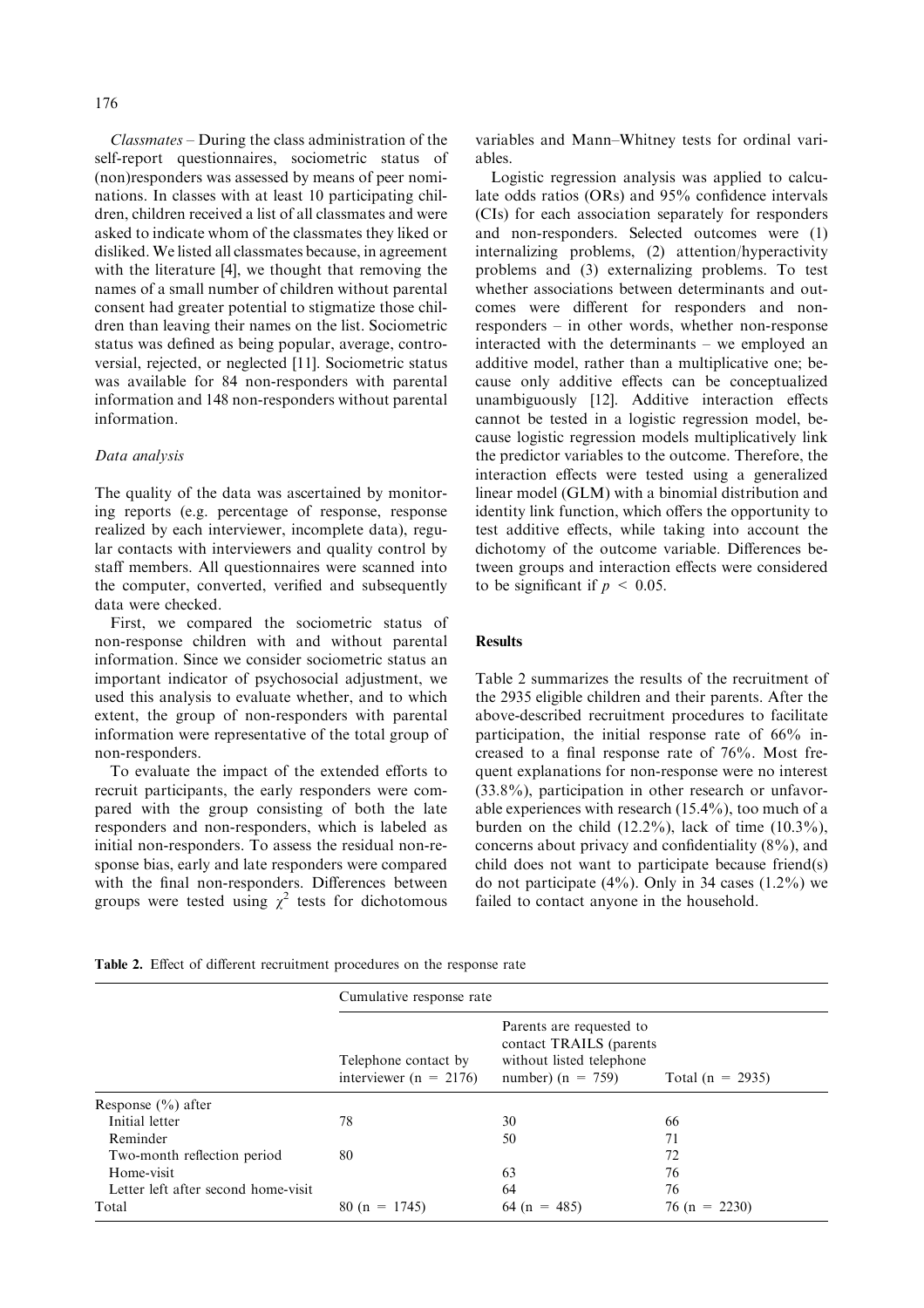Table 3. Sociometric status for nonresponders with and without parental information

|                              | Non-responders with<br>information | Non-responders<br>without information | Total |
|------------------------------|------------------------------------|---------------------------------------|-------|
| Sociometric status $(\% )^a$ |                                    |                                       |       |
| Popular                      | 10.7                               | 10.1                                  | 10.3  |
| Average                      | 60.7                               | 53.4                                  | 56.0  |
| Controversial                | 2.4                                | 6.1                                   | 4.7   |
| Neglected                    | 11.9                               | 12.8                                  | 12.5  |
| Rejected                     | 14.3                               | 17.6                                  | 16.4  |
|                              |                                    |                                       |       |

<sup>a</sup> Frequencies are presented for 32.9% of the non-responders ( $n = 232$ ) because peer nominations were only determined in classes with at least 10 participants. Data were available for 84 non-responders with information and 148 non-responders without information.

Table 3 presents sociometric status of nonresponders with and without parental information to assess the impact of missing non-response information. No significant differences were found for sociometric status, although non-responders without parental information tended to be less frequently average ( $\chi^2$  = 1.17, p = 0.28) and are more frequently controversial ( $\chi^2 = 1.62$ ,  $p = 0.20$ ).

The characteristics of (early) responders and (initial) non-responders regarding mental health determinants and outcomes are presented in Table 4. Significant differences were present for almost all determinants for both comparisons (early responders vs. initial nonresponders and responders vs. final non-responders). For some variables (single parent, rejection), however, only significant differences were present for the comparison of early responders and initial non-responders, showing that the extended recruitment efforts reduced the non-response bias for some determinants. When comparing early responders with the initial nonresponders, we found significant differences for almost all indices of psychopathology, except somatic complaints, anxious/ depressed and thought problems. The prevalence rates of psychopathology showed no significant differences between early and late responders and final non-responders. Hence, without extended efforts the prevalence of psychopathology would have been underestimated in the sample.

Finally, Table 5 presents the associations between determinants and important study outcomes: internalizing problems, attention/hyperactivity problems, and externalizing problems. Comparison of the ORs for responders and non-responders did not yield a consistent pattern. As might be expected, all determinants were significantly associated with one or more outcomes; but there was no consistent trend in the direction of higher or lower ORs for the nonresponders, and no significant interaction effects were found with GLM.

### Discussion

Knowledge of the development of mental (ill)health, as well as the underlying etiological mechanisms, has great importance for effective prevention and intervention measures. Epidemiological studies have provided insight in the occurrence of mental health disorders [5, 13–15] and their negative consequences [16–21]. Furthermore, several large prospective cohort studies have been important in establishing risk factors for psychopathology [6, 22–32]. Despite numerous studies, the development and etiology of mental (ill)health are still poorly understood. To improve our understanding of the development of mental health, an important objective of the staff of TRAILS was to build a rich and high quality database during the baseline assessment, including the prevention of non-response bias.

Thanks to various recruitment procedures, the initial response rate of 66% increased to a final rate of 76%. Against a background of declining response rates in surveys (8, 33), we consider our response rate of 76% as quite adequate, particularly given the extensive baseline assessments and the required participation of both the parent and child. Probably, the large variety of measures to facilitate participation has contributed to this response rate. Features of our study design were personally signed letters, attractive brochures, personal contact with eligible children during the information at schools, carefully selected and well-trained interviewers, sampling in a geographically limited area, and media appearances.

To enable a comprehensive analysis of nonresponse bias, information on mental health determinants and outcomes was collected for both responders and non-responders. Missing data of part of the nonresponders may have hampered our analysis of nonresponse bias. However, based on the observation that sociometric status of non-responders with and without parental information showed no significant differences, we assume that non-responders with and without additional information were largely comparable.

The first objective of this report was to assess the impact of extended recruitment efforts for the prevention or reduction of non-response bias. In our study, the extended efforts to facilitate participation proved to be beneficial as evidenced by the recruitment of more vulnerable children after extended recruitment efforts. If late responders had been excluded from our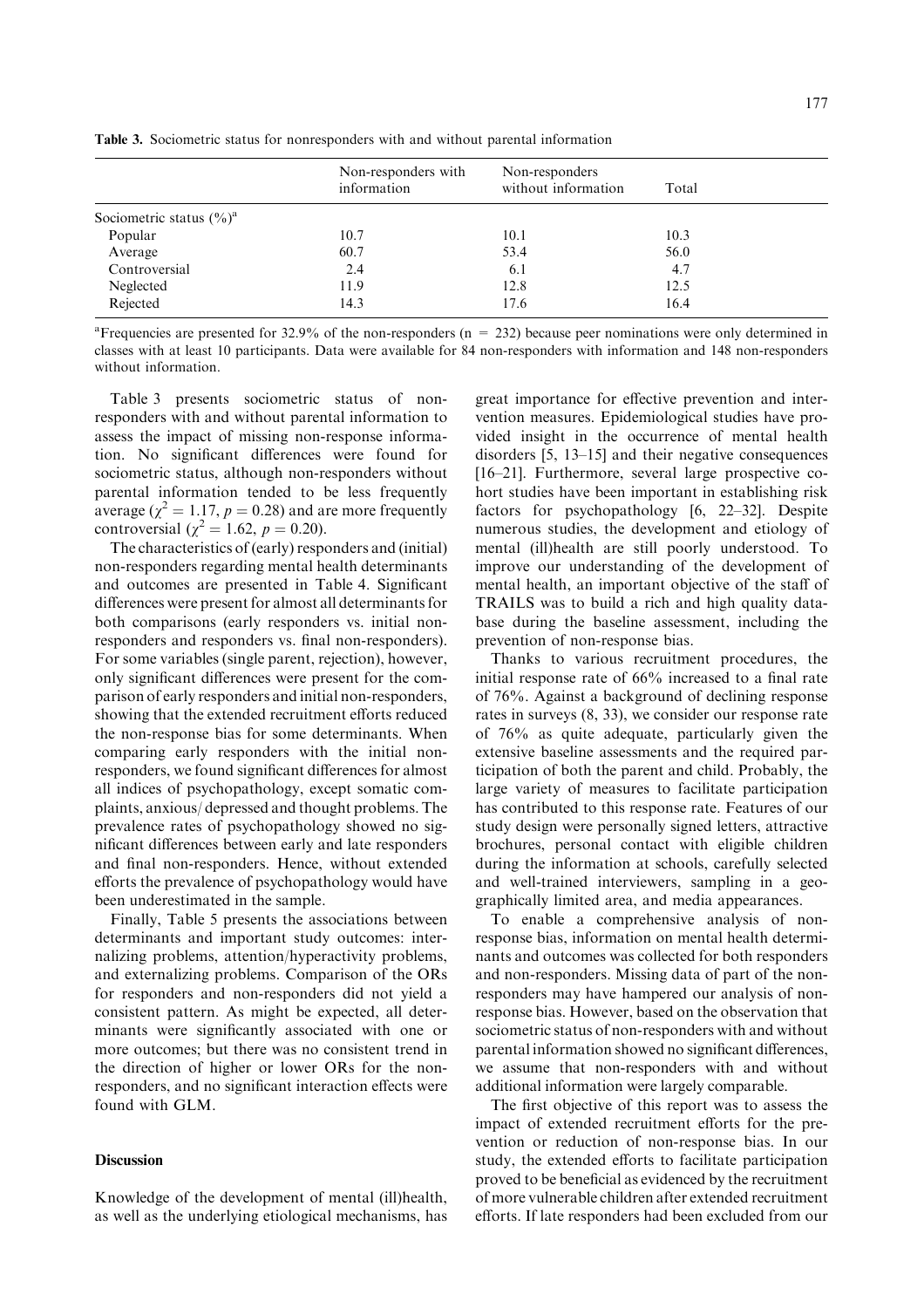Table 4. Characteristics of responders and non-responders

|                                                                  |                     | Without extended recruitment efforts | With extended recruitment efforts |                         |
|------------------------------------------------------------------|---------------------|--------------------------------------|-----------------------------------|-------------------------|
|                                                                  | Early<br>responders | Initial<br>non-responders            | Early and late<br>responders      | Final<br>non-responders |
| <b>Mental health determinants</b>                                |                     |                                      |                                   |                         |
| Girls $(\% )$                                                    | 50.9**              | 44.1                                 | 50.8***                           | 43.1                    |
| Single parent $(\% )$                                            | $14.7*$             | 18.4                                 | 15.3                              | 16.5                    |
| No siblings $(\% )$                                              | $9.0*$              | 12.6                                 | $9.2*$                            | 12.7                    |
| Low educational level parent $(\frac{9}{0})^a$                   | 31.8***             | 44.8                                 | 32.6***                           | 44.2                    |
| Unsatisfactory school performance $(%)^b$                        |                     |                                      |                                   |                         |
| Language skills                                                  | 18.4***             | 31.8                                 | $19.6***$                         | 28.9                    |
| Arithmetic skills                                                | 21.4***             | 34.3                                 | 22.9***                           | 29.6                    |
| Gymnastic skills                                                 | $5.4***$            | 11.0                                 | $5.9***$                          | 9.8                     |
| Creative skills                                                  | $5.1***$            | 11.8                                 | $5.6***$                          | 10.8                    |
| Need for additional help due to<br>learning difficulties $(\% )$ | $20.5***$           | 29.0                                 | $21.1**$                          | 28.4                    |
| Sociometric status $(%)$                                         |                     |                                      |                                   |                         |
| Popular                                                          | $18.1**$            | 11.4                                 | $18.1**$                          | 10.3                    |
| Average                                                          | 50.8                | 52.1                                 | 50.0                              | 56.0                    |
| Controversial                                                    | 6.7                 | 5.7                                  | 6.9                               | 4.7                     |
| Neglected                                                        | 12.2                | 12.9                                 | 12.3                              | 12.5                    |
| Rejected                                                         | $12.2*$             | 17.9                                 | 12.8                              | 16.4                    |
| <b>Mental health outcomes</b><br>Psychopathology <sup>c</sup>    |                     |                                      |                                   |                         |
| Withdrawn                                                        | $20.8**$            | 27.1                                 | 21.6                              | 24.8                    |
| Somatic complaints                                               | 13.4                | 16.8                                 | 13.9                              | 14.8                    |
| Anxious/depressed                                                | 19.3                | 20.2                                 | 19.4                              | 20.0                    |
| Social problems                                                  | $15.6***$           | 19.4                                 | 16.3                              | 16.4                    |
| Thought problems                                                 | 6.0                 | 8.0                                  | 6.4                               | 6.0                     |
| Attention problems                                               | $30.6**$            | 38.1                                 | 31.6                              | 34.6                    |
| Activity/impulsivity                                             | $20.0**$            | 26.8                                 | 20.9                              | 23.7                    |
| Aggressive behavior                                              | $17.5*$             | 21.8                                 | 18.2                              | 19.2                    |
| Delinquent behavior                                              | $6.6*$              | 10.2                                 | 7.1                               | 8.0                     |
| Internalizing problems                                           | $21.5*$             | 26.6                                 | 22.0                              | 25.1                    |
| Attention/ hyperactivity problems                                | 28.5**              | 36.8                                 | 29.7                              | 32.5                    |
| Externalizing problems                                           | $12.2*$             | 17.6                                 | 13.0                              | 14.3                    |

Significant differences at \*  $p < 0.05$ ; \*\*  $p < 0.01$ ; \*\*\*  $p < 0.001$  between early responders and initial nonresponders; and early and late responders and final nonresponders.

<sup>a</sup>Educational level ranges from 1 'elementary education' to 7 'university degree'. Percentages were calculated covering response option 1 (elementary education) to 3 (lower tracks of secondary education).

<sup>b</sup>Response options for school performance ranged from 1 'unsatisfactory' to 5 'excellent'. Percentages were calculated covering response option 1 and 2 'almost satisfactory'.

<sup>c</sup>Response options for each description of the Teachers Checklist of Psychopathology range from 0 not applicable' to 4 'very clearly or frequently applicable'. For the assessment of psychopathology percentages were calculated covering response option 2 'apply a little or sometimes' to 4.

sample, there would have been an underestimation of the prevalence of psychopathology. A number of previous studies have also reported that additional efforts to recruit participants resulted into more accurate estimates of prevalence rates, risk factors and the associations between risk factors and outcomes [34, 35]. In other studies, however, the benefits of additional efforts were very small or negligible [36, 37]. The benefits of additional efforts may depend on a wide range of factors, for instance the type of health outcome [38]. Due to the large differences in study topics, design and populations, it is not rational to draw

general conclusions with regard to the impact of extended efforts on the reduction of bias. Nonetheless, our results suggest that extended efforts to recruit study participants certainly pay off in mental health surveys among children and adolescents.

Although our results underscore the importance of extended recruitment efforts, extended efforts might also be accompanied with detrimental effects on data quality, if late responders have more incomplete information [7]. In our study, late responders had more missing data indeed (Table 1). Awareness of these problems is important for the future data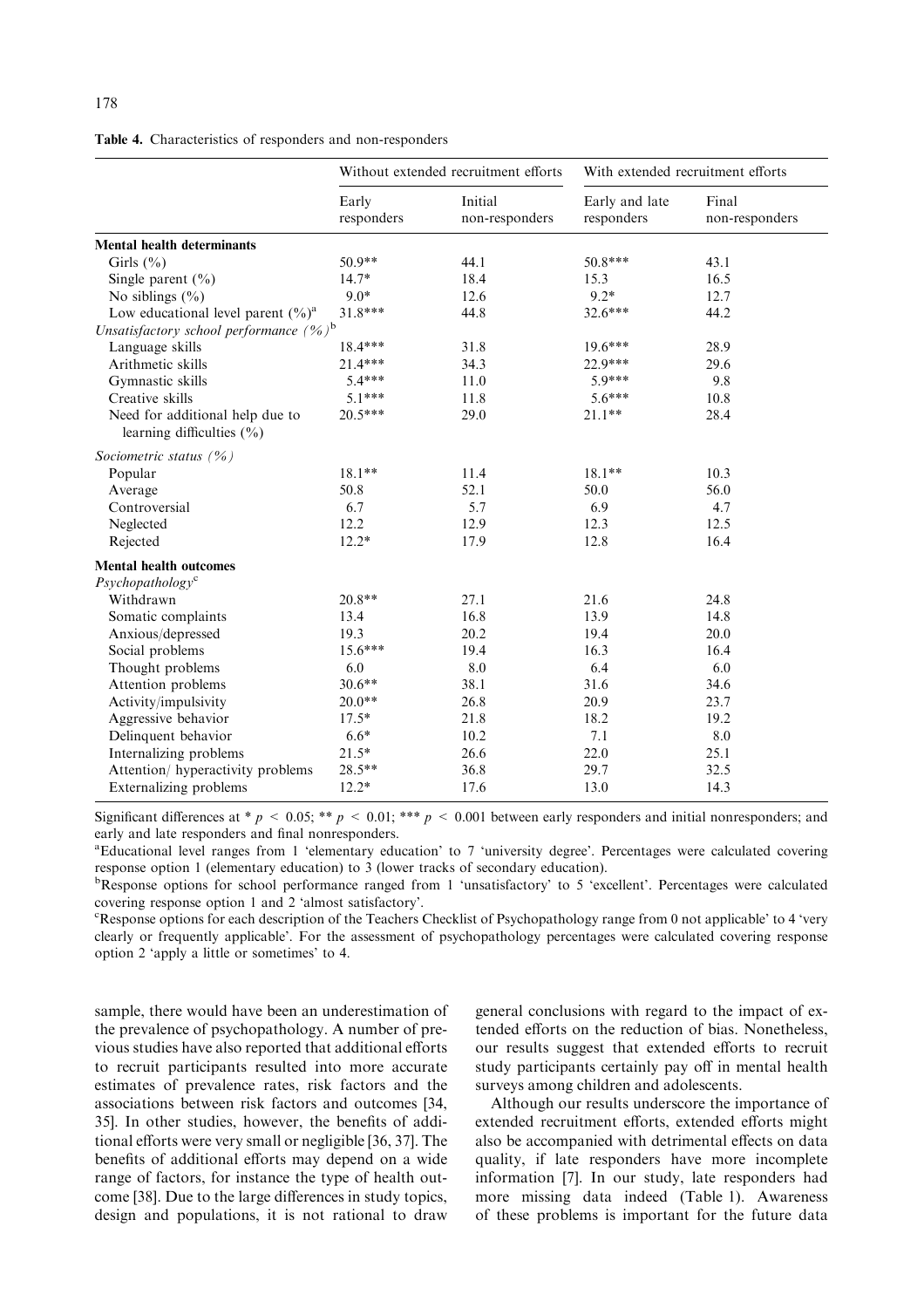|                                                |     | Internalizing problems <sup>a</sup>        |                                  |                                                                  |                      | Attention/hyperactivity problems <sup>a</sup>                      |                   |                                                                               |                                 | Externalizing problems <sup>a</sup>                                                  |                           |                                                              |
|------------------------------------------------|-----|--------------------------------------------|----------------------------------|------------------------------------------------------------------|----------------------|--------------------------------------------------------------------|-------------------|-------------------------------------------------------------------------------|---------------------------------|--------------------------------------------------------------------------------------|---------------------------|--------------------------------------------------------------|
|                                                |     | Responders                                 |                                  | Non-responders                                                   | Responders           |                                                                    |                   | Non-responders                                                                | Responders                      |                                                                                      |                           | Non-responders                                               |
| Variables <sup>b</sup>                         | õ   | 95% CI                                     | $\Im$                            | 95% CI                                                           | $\alpha$             | 95% CI                                                             | $\Im$             | 95% CI                                                                        | $\alpha$                        | 95% CI                                                                               | $\alpha$                  | 95% CI                                                       |
| Gender (girl = $0$ , boy = 1)                  |     | $\vec{a}$                                  | $\bar{4}$                        |                                                                  |                      |                                                                    | $\Xi$             |                                                                               |                                 |                                                                                      | $\frac{0}{2}$             |                                                              |
| Single parent (no = $0/\text{yes} = 1$ )       |     | 9.19.7                                     | $\frac{0}{2}$                    |                                                                  | $\frac{2.9}{1.7}$    |                                                                    | $2.6$<br>1.0      |                                                                               | 2 1 1 1<br>2 1 1 1<br>2 1 1 1 1 |                                                                                      | 3.1                       |                                                              |
| Presence of siblings (yes = $0/$ no = 1)       |     | $2.9$<br>$-1.8$                            |                                  |                                                                  | $\frac{2}{17}$       |                                                                    |                   |                                                                               |                                 |                                                                                      | $\frac{2}{1} \frac{4}{1}$ |                                                              |
| Educational level parent (high $= 0/10w = 1$ ) |     |                                            | $\overline{12}$                  | $0.8$ , $3.3$<br>$0.7$ , $3.3$<br>$0.4$ , $2.2$<br>$0.7$ , $2.2$ |                      | $2.4$ , $3.6$<br>$1.3$ , $2.2$<br>$1.7$<br>$1.1$<br>$1.3$<br>$1.1$ | $\Xi$             | $1.7, 5.4$<br>$1.3, 5.2$<br>$0.5, 2.3$<br>$0.6, 2.0$                          |                                 | $2.7, 5.0$<br>$1.8, 3.3$<br>$1.1, 2.4$<br>$1.3, 2.4$                                 |                           | $1.0, 4.4$<br>$1.4, 6.8$<br>$1.4, 3.0$<br>$0.6, 3.0$         |
| Unsatisfactory school performance              |     |                                            |                                  |                                                                  |                      |                                                                    |                   |                                                                               |                                 |                                                                                      |                           |                                                              |
| $(no = 0, yes = 1)$                            |     |                                            |                                  |                                                                  |                      |                                                                    |                   |                                                                               |                                 |                                                                                      |                           |                                                              |
| language skills                                |     |                                            |                                  |                                                                  |                      |                                                                    |                   |                                                                               |                                 |                                                                                      |                           |                                                              |
| arithmetic skills                              | 2.4 |                                            |                                  |                                                                  |                      |                                                                    | $\frac{5.1}{3.8}$ |                                                                               |                                 |                                                                                      |                           |                                                              |
| gymnastic skills                               | 5.1 |                                            |                                  |                                                                  |                      |                                                                    |                   |                                                                               |                                 |                                                                                      |                           |                                                              |
| creative skills                                | 2.5 | 7.05.06<br>2.05.06.07<br>1.9, 4, 7, 6, 1.6 | 8. 9. 9. 9. 7.<br>8. 9. 9. 9. 7. | 1.6, 5.0<br>1.9, 5.8<br>2.2, 11.0<br>1.5, 7.1<br>1.2, 3.8        | $0.4004$<br>$0.4004$ | $49, 79$<br>$4.3, 6.7$<br>$4.3, 6.4$<br>$4.6, 11.2$<br>$4.2, 4.2$  | 4.0               | $2.9$<br>$2.1$<br>$2.3$<br>$3.5$<br>$1.8$<br>$3.5$<br>$1.8$<br>$1.8$<br>$1.8$ | $3.5 - 5.7$<br>$3.5 - 5.7$      | $2.4$ , $3.3$<br>$1.9$ , $3.3$<br>$1.3$<br>$1.2$<br>$1.2$<br>$1.3$<br>$1.2$<br>$1.3$ | $3.4837$ $-5.7$           | 1.8, 7.2<br>1.7, 6.8<br>1.7, 4.9<br>0.2, 3, 12.1<br>0.9, 3.5 |
| Need for additional help (no = $0/$ yes = 1)   |     |                                            |                                  |                                                                  |                      |                                                                    | $\overline{3}$    |                                                                               |                                 |                                                                                      |                           |                                                              |

Table 5. Associations between mental health determinants and outcomes for responders and nonresponders

<sup>a</sup>The dependent variables were defined to be 0 if the score was lower than 2, and 1 if the score range from 2 to 4. from  $2$  to OK = 0dds ratio;  $C_1$  = connetence interval.<br>"The dependent variables were defined to be 0 if the score was lower than 2, and 1 if the score range<br>"Sociometric status was not selected become the number of cases in the fo bSociometric status was not selected because the number of cases in the four cells was insufficient. number of cases in the four cells was insufficient the Sociometric status was not selected because

 $\overline{4}$ 

collection and analysis of TRAILS. Therefore, we increased the quality promoting measures in cases with a special history in the second data collection wave of our study (2003–2004).

Non-response is affected by many factors such as the saliency of the research topic, perceived threat or embarrassment, non-contact, number and timing of phone calls, and expected personal benefit from responding [9, 37, 39]. Fortunately, non-contact was negligible in our study, due to our strategy to administer phone calls until contact and to pay at least two home visits in families without listed phone numbers. Notwithstanding all efforts to facilitate participation, our findings show that some groups of children are somewhat under-represented in our sample. In agreement with other studies we found that children with lower cognitive performance were more often nonresponders [4, 40]. Probably, these children tend to avoid activities such as filling out questionnaires or performing test. It has been suggested that individuals performing less well may be more reluctant to participate because the research situation might be associated with feelings of embarrassment or treat [39].

For the evaluation of non-response, however, it is more important to investigate whether non-response bias exists in the estimated prevalences of psychopathology and associations between determinants and psychopathology. As observed in previous studies [1], it seems unlikely that our estimates of psychopathology are underestimated due to non-response. Furthermore, no indication for selective non-response was found for the associations between determinants and outcomes. Our results underscore that adjustment for selective non-response in potential risk factors such as sociodemographic variables may be unnecessary, since non-response bias may be negligible for relevant study outcomes despite differences between responders and non-responders with respect to potential risk factors, which is in accordance with other study findings [3, 39, 41].

In conclusion, the extended efforts to recruit participants were important for the reduction of non-response bias. No indication of non-response bias was found for the prevalence estimation of psychopathology in our study. Although nonresponders differed from responders with respect to several characteristics, no significant differences were found regarding associations between these characteristics and psychopathology. In our opinion, the baseline data of TRAILS provide a solid basis to improve our understanding of the development of mental health.

## Acknowledgements

This research is part of the TRacking Adolescents' Individual Lives Survey (TRAILS). Participating centers of TRAILS include various Departments of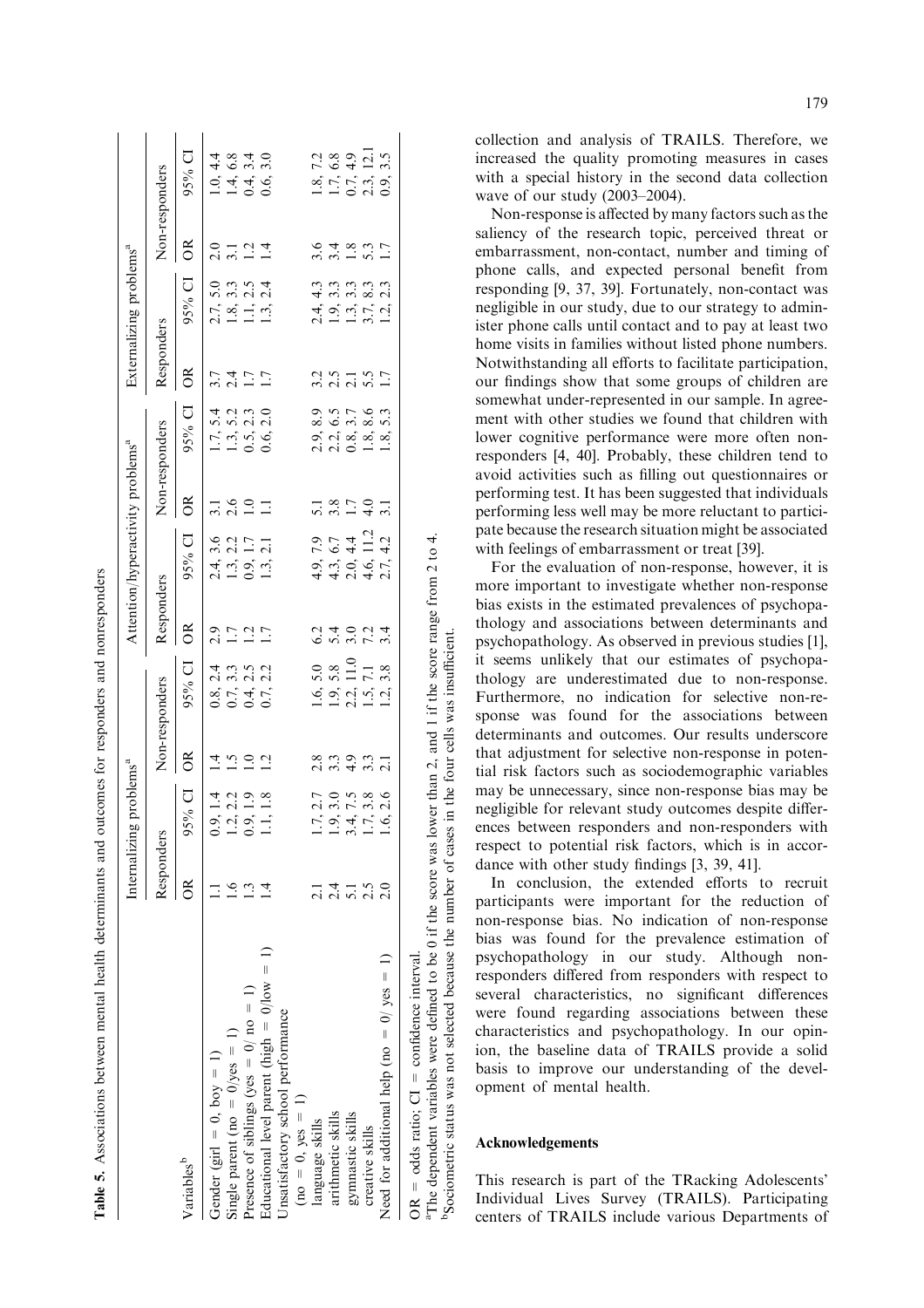the University of Groningen, the Erasmus Medical Center of Rotterdam, the University of Nijmegen, University of Leiden, and the Trimbos Institute, The Netherlands. TRAILS is financially supported by grants from The Netherlands Organization for Scientific Research (GB-MW 940-38-011, GB-MAGW 480-01-006, GB-MAGW 457-03-018, GB-MAGW 175.010.2003.005, ZonMw 100-001-001 'Geestkracht' Program, ZonMw 60-60600-98-018), the Sophia Foundation for Medical Research (project 301 and 393), the Ministry of Justice, and by the participating centers.

#### **References**

- 1. Brandenburg NA, Friedman RM, Silver SE. The epidemiology of childhood psychiatric disorders: Prevalence findings from recent studies. J Am Acad Child Adolesc Psychiatry 1990; 29: 76–83.
- 2. Frame CL, Strauss CC. Parental informed consent and sample bias in grade-school children. J Soc Clin Psychol 1987; 5: 227–236.
- 3. Gerrits MH, van den Oord EJ, Voogt R. An evaluation of nonresponse bias in peer, self, and teacher ratings of children's psychosocial adjustment. J Child Psychol Psychiatry 2001; 42: 593–602.
- 4. Noll RB, Zeller MH, Vannatta K, Bukowski WM, Davies WH. Potential bias in classroom research: Comparison of children with permission and those who do not receive permission to participate. J Clin Child Psychol 1997; 26: 36–42.
- 5. Lewinsohn PM, Hops H, Roberts RE, Seeley JR, Andrews JA. Adolescents psychopathology: I. Prevalence and incidence of depression and other DSM-III-R disorders in high school students. J Abnorm Psychol 1993; 102: 133–144.
- 6. Dunne MP, Martin NG, Bailey JM et al. Participation bias in a sexuality survey: Psychological and behavioural characteristics of responders and nonresponders. Int J Epidemiol 1997; 26: 844–854.
- 7. Kessler RC, Little RJ, Groves RM. Advances in strategies for minimizing and adjusting for survey nonresponse. Epidemiol Rev 1995; 17: 192–204.
- 8. Groves RM. Survey Errors and Survey Costs. John Wiley & Sons, Ltd. 1989.
- 9. Heberlein TA, Baumgartner R. Factors affecting response rates to mailed questionnaires: A quantitative analysis of the published literature. Am Sociol Rev 1978; 43: 447–462.
- 10. Achenbach TM. Manual of the Teacher's Report Form and 1991 Profile. Burlington: University of Vermont, 1991.
- 11. Kupersmidt JB, Coie JD. Preadolescent peer status, aggression, and school adjustment as predictors of externalizing problems in adolescence. Child Dev 1990; 61: 1350–1362.
- 12. Darroch J. Biologic synergism and parallelism. Am J Epidemiol 1997; 145: 661–668.
- 13. Verhulst FC, Van der EJ, Ferdinand RF, Kasius MC. The prevalence of DSM-III-R diagnoses in a national sample of Dutch adolescents. Arch Gen Psychiatry 1997; 54: 329–336.
- 14. Hackett R, Hackett L, Bhakta P, Gowers S. The prevalence and associations of psychiatric disorder in children in Kerala, South India. J Child Psychol Psychiatry 1999; 40: 801–807.
- 15. Roberts RE, Attkisson CC, Rosenblatt A. Prevalence of psychopathology among children and adolescents. Am J Psychiatry 1998; 155: 715–725.
- 16. Newman D, Moffitt TE, Caspi A, Magdol L, Silva PA, Stanton W. Psychiatric disorder in a birth cohort of young adults: Prevalence, comorbidity, clinical significance, and new case incidence from age 11 to 21. J Consul Clin Psychol 1996; 64: 552–562.
- 17. Hofstra MB, Van der EJ, Verhulst FC. Pathways of self-reported problem behaviors from adolescence into adulthood. Am J Psychiatry 2002; 159: 401–407.
- 18. Ferdinand RF, Blum M, Verhulst FC. Psychopathology in adolescence predicts substance use in young adulthood. Addiction 2001; 96: 861–870.
- 19. Brook JS, Cohen P, Brook DW. Longitudinal study of co-occurring psychiatric disorders and substance use. J Am Acad Child Adolesc Psychiatry 1998; 37: 322–330.
- 20. Brook JS, Whiteman M, Finch SJ, Cohen P. Young adult drug use and delinquency: Childhood antecedents and adolescent mediators. J Am Acad Child Adolesc Psychiatry 1996; 35: 1584–1592.
- 21. Milberger S, Biederman J, Faraone SV, Chen L, Jones J. ADHD is associated with early initiation of cigarette smoking in children and adolescents. J Am Acad Child Adolesc Psychiatry 1997; 36: 37–44.
- 22. Fergusson DM, Horwood LJ, Shannon FT, Lawton JM. The Christchurch Child Development Study: A review of epidemiological findings. Paediatr Perinat Epidemiol 1989; 3: 302–325.
- 23. Ferdinand RF, Verhulst FC. Psychopathology from adolescence into young adulthood: And 8-year followup study. Am J Psychiatry 1995; 152: 1586–1594.
- 24. Fergusson DM, Lynskey MT, Horwood LJ. Factors associated with continuity and changes in disruptive behavior patterns between childhood and adolescence. J Abnorm Child Psychol 1996; 24: 533–553.
- 25. Laitinen-Krispijn S, Ende Jvd, Hazebroek-Kampschreur AAJM, Verhulst FC. Pubertal maturation and the development of behavioural and emotional problems in early adolescence. Acta Psy Scand 1999; 99: 16–25.
- 26. Hofstra MB, Van der EJ, Verhulst FC. Adolescents' selfreported problems as predictors of psychopathology in adulthood: 10-year follow-up study. Br J Psychiatry 2001; 179: 203–209.
- 27. Wittchen HU, Stein MB, Kessler RC. Social fears and social phobia in a community sample of adolescents and young adults: Prevalence, risk factors and co-morbidity. Psychol Med 1999; 29: 309–323.
- 28. Fergusson DM, Horwood LJ. The Christchurch Health and Development Study: Review of findings on child and adolescent mental health. Aust N Z J Psychiatry 2001; 35: 287–296.
- 29. Woodward M, Williams P, Nursten J, Badger D. The epidemiology of mentally disordered offending: A systematic review of studies, based in the general population, of criminality combined with psychiatric illness. J Epidemiol Biostat 1999; 4: 101–113.
- 30. Costello EJ, Mustillo S, Erkanli A, Keeler G, Angold A. Prevalence and development of psychiatric disorders